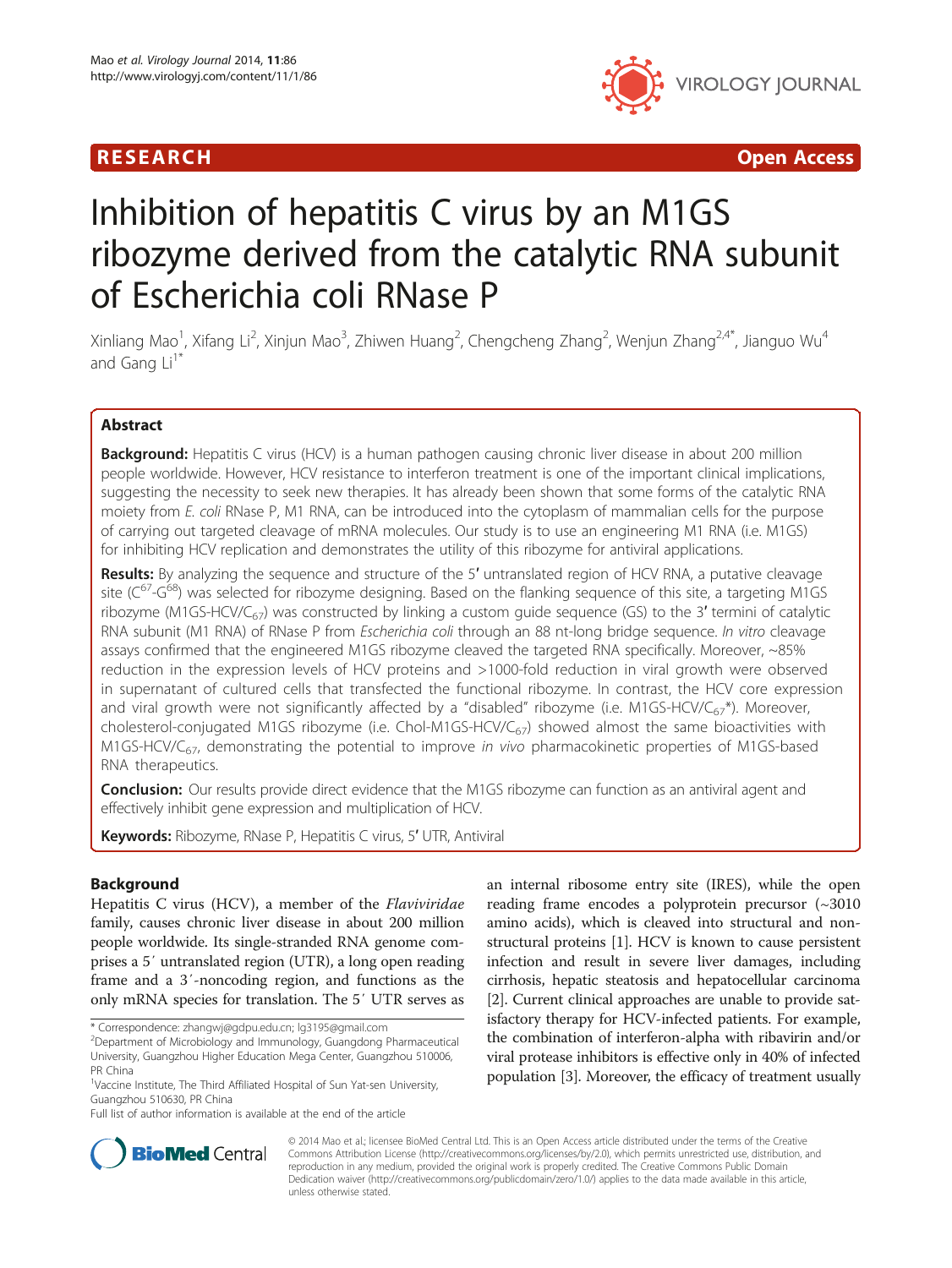depends on the particular HCV genotype [[4\]](#page-7-0). Therefore, novel antiviral agents and therapies are urgently needed.

Among the proposed antiviral agents are the ribozyme derived from ribonuclease P (RNase P), which is a ribonucleoprotein complex with ribozyme activity that catalyzes a hydrolysis reaction to remove the leader sequence of pre-tRNA and generate mature tRNA [\[5](#page-7-0)]. In Escherichia coli, RNase P consists of an RNA subunit (M1 RNA) and a protein subunit (C5 protein). The catalytic M1 RNA can cleave the pre-tRNA substrate in vitro at high divalent ion concentrations in the absence of C5 protein [\[6](#page-7-0)]. Moreover, M1 RNA is able to cleave a target RNA sequence efficiently if an additional small RNA is covalently linked to the 3′ end of M1 RNA. The new sequence-specific ribozyme is named M1GS ribozyme (Figure 1A) [\[7,8](#page-7-0)], and any RNA could in principle be targeted by a custom-designed M1GS for specific cleavage. When introduced into human cells, M1GS ribozyme can function independently from the endogenous human RNase P to cleave a targeting sequence that base pairs with the guide sequence [[9](#page-7-0)]. A number of studies have shown that M1GS RNA and RNase P are effective to cleave both viral and cellular mRNAs and block their expression in cultured cells, including inhibition of gene expression of human influenza, herpes viruses, human cytomegalovirus and

human immunodeficiency virus [[10](#page-7-0)-[15\]](#page-7-0). Therefore, M1GS-based strategy is not only a useful method in basic research (e.g. regulation of gene expression) but also represents a distinctive therapeutic approach of nucleic-acid-based, sequence-specific interference [[16\]](#page-7-0).

By using RNase P as a tool, the genomic RNA of HCV and the related animal pestiviruses has been previously found to be directly processed in vitro by wild type RNase P of either human origin or Synechocistis sp but not by the wild type E. coli RNase P ribozyme (M1 RNA) [[17](#page-7-0)-[20](#page-7-0)]. Therefore, we attempt to use the M1GS ribozyme to develop a new anti-HCV strategy and nucleic acid agent. In this study, we chose the 5′ UTR of HCV genome as the target region as it is relatively conserved and important for the initiation of viral polyprotein translation [\[21\]](#page-7-0). We show here that M1GS ribozyme was able to efficiently cleave the target RNA sequence in vitro. Also about 85% reduction of HCV core protein expression and ≥1000-fold reduction of viral growth were observed in cells transfected with the functional M1GS ribozyme.

#### Materials and methods

#### Viruses, cells and antibodies

HCV strain JFH1 (GT2a) was kindly provided by Dr. Takaji Wakita (National Institute of Infectious Disease,

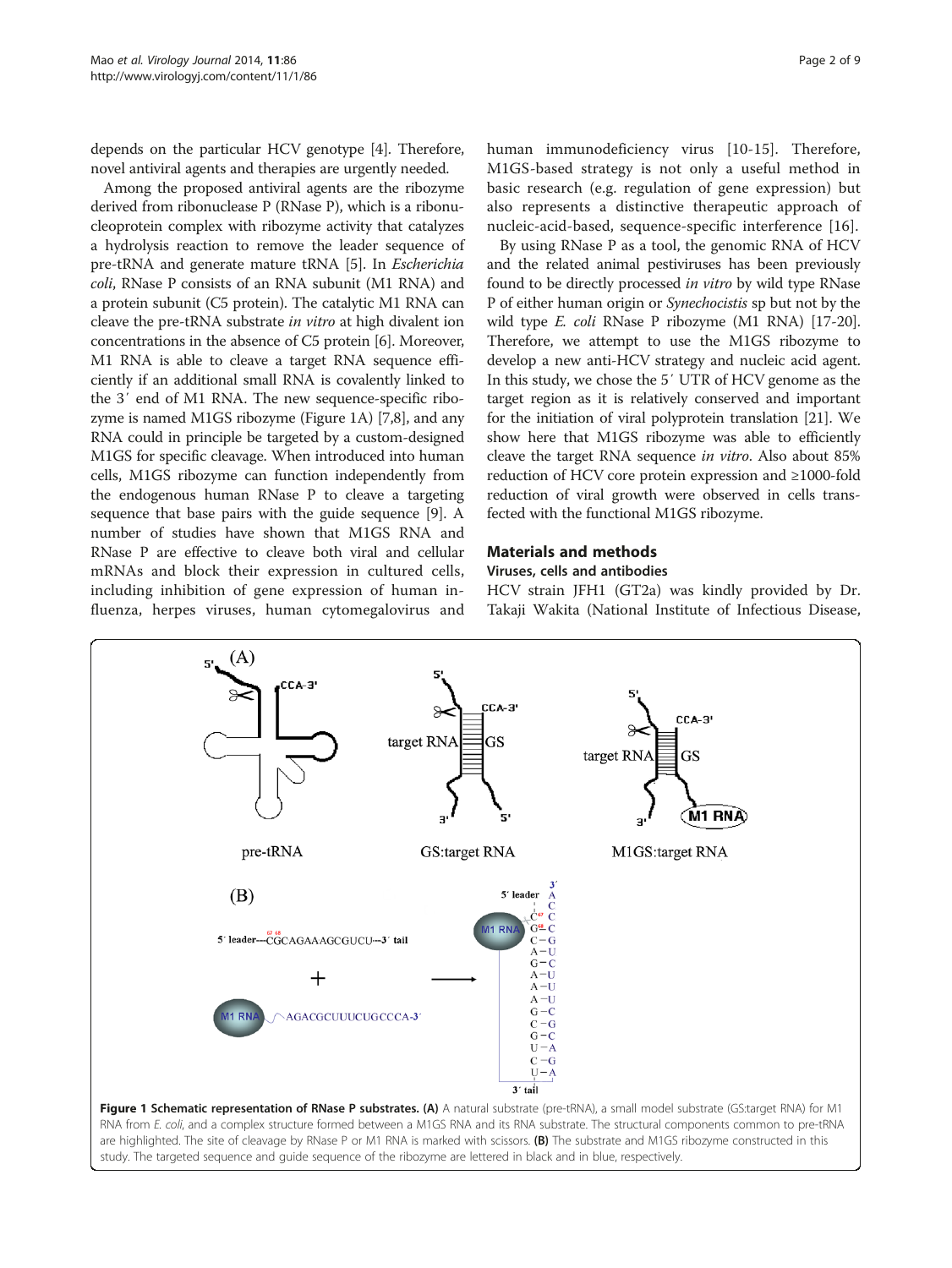Tokyo, Japan). Huh7.5.1 cells were kindly provided by Dr. Francis Chisari (The Scripps Research Institute, California, USA) and were cultured in Dulbecco's modified Eagle's medium (DMEM) supplemented with 10% fetal calf serum (FCS), 100 U/ml penicillin and 100 μl/ml streptomycin sulfate. The monoclonal antibody MBS140205, which reacts with HCV core protein, was purchased from MyBio-Source, Inc (San Diego, USA). The monoclonal antibody against human GAPDH was purchased from Guangzhou Whiga Technology Co., Ltd (Guangzhou, China).

#### Ribozyme and substrate constructs

By analyzing the sequence and structure of the 5′ UTR of HCV RNA, a putative cleavage site  $(C^{67} - G^{68})$  was selected for designing ribozyme. Based on the flanking sequence of this site, a targeting M1GS ribozyme (M1GS-HCV/ $C_{67}$ ) was constructed by linking a custom guide sequence (GS) to the 3′ termini of catalytic RNA. Plasmid pFL117, which contains the DNA sequence encoding M1 RNA driven by the T7 RNA polymerase promoter, was a gift from Prof. Fenyong Liu (University of California, Berkeley). The DNA sequences that encode ribozymes M1GS-HCV/ $C_{67}$ and M1GS-HCV/ $C_{67}$ <sup>\*</sup> were constructed by PCR using the DNA sequence of M1 RNA as templates, with oligonucleotides P1 (5′- CGGAATTCGAAGCTGACCAG ACAG-3′) as the forward primers, and P2 (5′- CCCA AGCTTGGTGTATAGCCATGGCTGTGGAATTGTG AGCG-3′) and P2\*(5′- CCCAAGCTTGGTGTATAGC CATGGCAGGTGAAACTGACCGA-3′) as the reverse primers, respectively. The two PCR products were further inserted into the multiple cloning site of the vector (pUC19) between the restriction sites EcoR I and Hind III, and two recombinant plasmids containing gene of M1GS ribozyme were constructed, i.e. pM1GS- $HCV/C_{67}$  and pM1GS-HCV/ $C_{67}^*$ , respectively. The DNA sequence that encodes substrate  $S_{1-584}$  was constructed by PCR using plasmid pGEM-HCJ4 (a gift from Prof. Zhongtian Qi, The Second Military Medical University, China) as template, and oligonucleotides P3 (5′-CGG AATTCGCCAGCCCCCTGATGG-3′) and P4 (5′-CG GGATCCGACGCCATCGCCGATGCGGGGCGATCC TATAGTGAG-3′) as forward and reverse primers, respectively. The PCR product was then inserted into the multiple cloning site of vector pGEM3z (between restriction sites *EcoR I* and *Hind III*), and a recombinant plasmid containing DNA sequence that encodes the substrate  $(S_{1-584})$ was constructed, i.e. pGEM-S. Another irrelevant substrate, segment of HCMV UL97 mRNA (1-600 nt), was selected as a control of cleavage assay. The corresponding recombinant plasmid was subcloned in a previous study [\[22\]](#page-7-0).

#### In vitro cleavage by M1GS RNA

The M1GS RNAs and  $S_{1-584}$  RNA substrate were synthesized in vitro with T7 RNA polymerase (Takara

Biotechnology Co., Ltd, Dalian, China) according to the manufacture's recommendations and purified on 8% urea/polyacrylamide gels. In addition, a cholesterolmodified M1GS RNA (i.e. Chol-M1GS), which conjugated a cholesterol molecule to the 5′ terminus of M1 RNA through a pyrrolidine linker, was synthesized (Guangzhou RiboBio Co., Ltd., China). Subsequently, the M1GS RNAs (10 nM) were mixed with the  $\left[^{32}P\right]$ -labeled RNA substrate (10 nM). The cleavage reactions were carried out at 37°C in a volume of 10 ul for 30 min in a buffer consisting of 50 mM Tris (pH 7.5), 100 mM NH4Cl and 100 mM MgCl<sub>2</sub>. Reaction was stopped by the addition of 10 ul solution containing 7 mol/L urea, 0.05% bromophenol blue and 0.05% xylene cyanol. Cleavage products were separated in denaturing gels and quantitated with a Typhoon 9200 phosphorImager (Amersham Biosciences).

# M1GS RNA internalization and viral infection

Huh7.5.1 cells were seeded at a density of  $5.0 \times 10^5$  cells per well in 6-well plates and grown to approximately 80% confluence prior to transfection. M1GS RNAs were transfected into cells by using Lipofectamine 2000 reagent (Invitrogen). Lipofectamine 2000 reagent was diluted in 100 μl of Opti-MEM medium with the M1GS to give a final concentration of 10 μg/ml lipid-100 nM M1GS RNA. The transfection experiments were carried out by using 100 nM M1GS RNA. At 12 h post-transfection, cells were serum starved for 12 h and then infected (or mock-infected) by HCV (strain JFH1) at a multiplicity of infection (MOI) of 1–5 in an inoculum of 1.5 ml DMEM supplemented with 1% FCS. After 2 h of exposure to the virus at 37°C, the inoculum was replaced with DMEM supplemented with 10% FCS.

# Inhibition assay of viral gene expression by M1GS ribozyme

To measure the inhibition of viral gene expression by M1GS ribozyme, viral RNA and core protein were detected by Northern blotting and Western blotting, respectively. Cells were harvested at 48 h post-infection. For Northern blotting, RNA extract was prepared as described previously [[22\]](#page-7-0). The RNA fractions were separated in 1% agarose gels containing formaldehyde, transferred to a nitrocellulose membrane, hybridized with <sup>32</sup>P-labeled DNA probes that contained the cDNA sequences of HCV core coding region, M1 RNA gene or human β-actin gene, and analyzed with a Typhoon 9200 PhosphorImager. The radiolabeled DNA probes were used to detect HCV RNA (9.6 kb), M1GS RNAs (~0.48 kb) and human β-actin mRNA, respectively. For Western blotting, the cells were harvested and washed twice with phosphate-buffered saline (PBS), and lysed in disruption buffer consisting of 0.05 M Tris (pH 7.0), 8.5% (w/w) sucrose, 5% (w/w) β-mercaptoethanol and 2% (w/w) sodium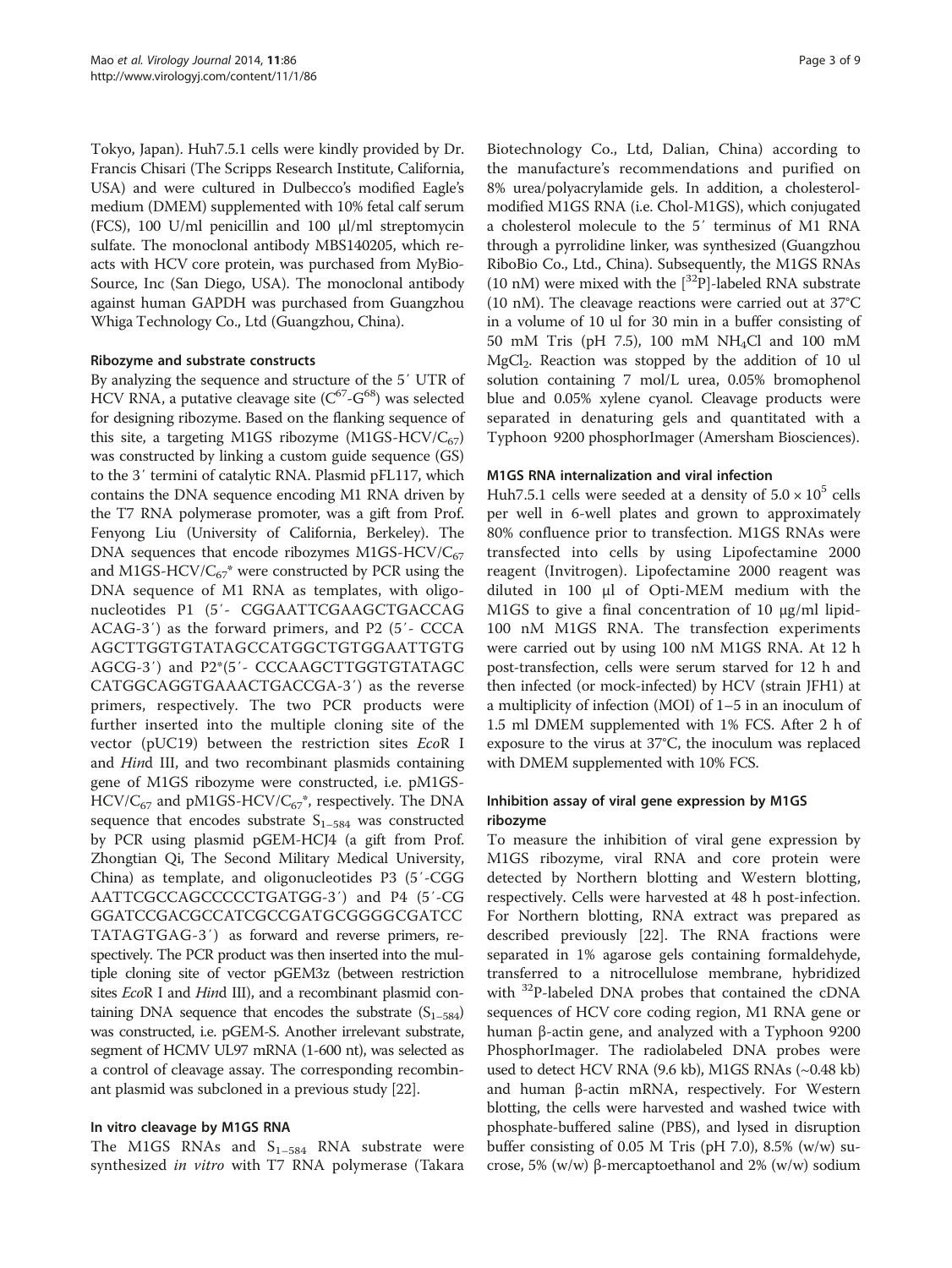<span id="page-3-0"></span>dodecyl sulfate. The protein samples were boiled for 5 min before electrophoretic separation on 9% (w/w) SDS-polyacrylamide denaturing gels cross-linked with N, N'-methylenebisacylamide. The separated polypeptides were transferred electrically to PVDF membranes and reacted to the antibodies against HCV core protein and human GAPDH. The membranes were subsequently stained with a chemiluminescent substrate using a Western chemiluminescent substrate kit (Bestbio Company, Shanghai) and quantitated with a Typhoon 9200 phosphorImager. Quantitation was performed in the linear range of protein detection.

# Inhibition assays of viral growth by M1GS ribozyme

Huh7.5.1 cells ( $n = 5 \times 10^5$ ) were infected with HCV at an MOI of 1, and harvested at 4, 24, 36, 72 and 96 h post-infection. The HCV RNA copies in the medium were respectively determined by fluorescence quantitative PCR, which was performed in a LightCycler 480 thermal cycler (Roche) under the following conditions: heat activation of the polymerase for 5 min at 95°C, followed by 40 cycles of 95°C for 15 sec, 55°C for 15 sec and 72°C for 20 sec. The final melting curve was measured from 50°C to 95°C. The primers for HCV RNA were 5′-CGTTCTTGCGTCCTTCATCT-3′ (forward) and 5′- CACAAAGTAGGGCTTGGTCAT-3′ (reverse). The primers for β-actin (internal standard) were 5′-TCGTCC ACCGCAAATGCTTCTAG-3′ (forward) and 5′-ACTGC TGTCACCTTCACCGTTCC-3′ (reverse).

# Results

# Construction of M1GS ribozymes

The 5′ UTR of HCV genomic RNA consists of 341 nucleotides and folds to six secondary structure domains termed SLI-VI. SLII, III and IV form an IRES that facilitates the translation of capless HCV RNA [[23\]](#page-7-0). IRES is present in a highly organized conformation and associated with proteins inside cells. In order to achieve efficient targeting, it is pivotal to choose a targeting region which is accessible to binding of ribozymes. Therefore, DNAMAN (v. 6) and RNA structure (v. 4.5) softwares were used to analyze the sequence and secondary structure of HCV 5′ UTR to search for sequences with recognition and cleavage features of M1GS ribozyme as characterized previously, including requirement for a guanosine and a pyrimidine to be the 3′ and 5′ nucleotides adjacent to the site of cleavage, respectively [\[24](#page-7-0)]. It was found that three sites were critical for the cleavage by M1GS ribozyme, and a position 67 nucleotides downstream from the first nucleotide of HCV genome was chosen as the cleavage site for M1GS RNA because this site appears to be one of the regions most accessible to HCV RNA in the 5′ UTR. Moreover, the flanking sequence of the site also exhibited several features needed to interact with an M1GS ribozyme to achieve efficient cleavage (Figure 2).

According to the flanking sequence of the chosen site, two M1GS ribozymes, i.e. M1GS-HCV/ $C_{67}$  and M1GS- $HCV/C_{67}^*$ , were constructed by covalently linking the 3' termini of M1 RNA with a 13-nucleotide GS that was complementary to the targeted RNA sequence. As shown in Figure [3,](#page-4-0) M1GS-HCV/ $C_{67}$  contained a bridge sequence between GS and M1 RNA, whereas M1GS- $HCV/C_{67}^*$  ribozyme had no bridge sequence – the same GS was directly linked to the 3′ termini of M1 RNA without a linker. Then the DNA fragments containing M1GS genes were inserted in EcoR I/Hind III sites of pUC19, and the two recombinant plasmids pM1GS- $HCV/C_{67}$  and pM1GS-HCV/ $C_{67}$ <sup>\*</sup> thus obtained were determined by PCR and double endonuclease digestion, and further verified by sequencing (data no shown). To

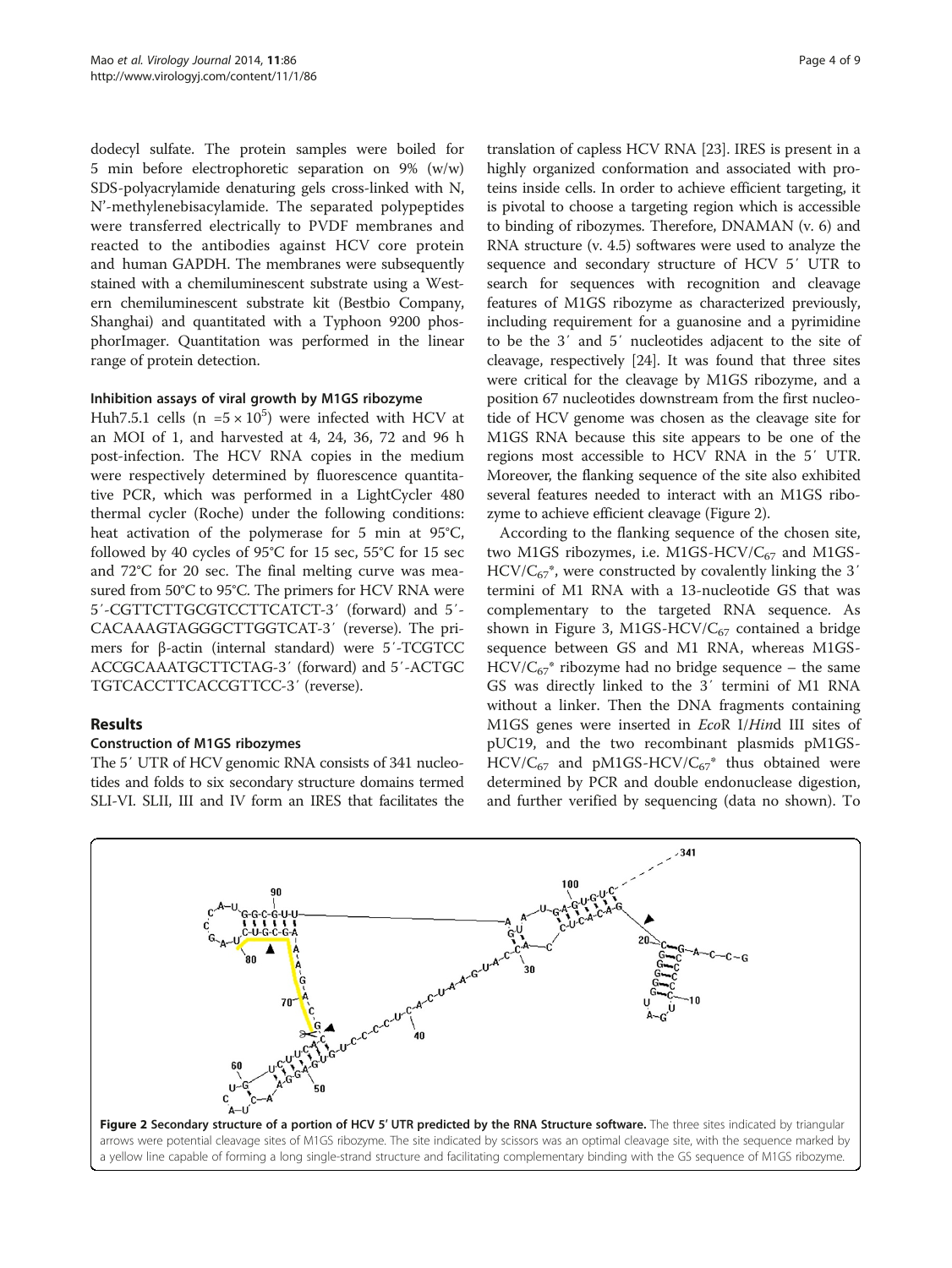<span id="page-4-0"></span>

obtain M1GS RNAs, pM1GS-HCV/ $C_{67}$  and pM1GS- $HCV/C_{67}^*$  were first Hind III-linearized and then synthesized in vitro by T7 RNA polymerase. The transcripts of M1GS-HCV/ $C_{67}$  and M1GS-HCV/ $C_{67}^*$  ribozymes were confirmed to be 481 nt and 393 nt, respectively (Figure 4).

#### In vitro cleavage activity of M1GS ribozymes

 $S<sub>1–584</sub>$ , a substrate containing the front 584 nucleotides of HCV genomic RNA, was used to test the cleavage activity of M1GS ribozymes (Figure 4 Lanes 8–10). The ribozymes and RNA substrate were synthesized in vitro and then incubated for ribozyme cleavage assays. No cleavage of  $S_{1-584}$  was detected in the absence of M1GS RNA (Figure 5 Lane 1), while efficient cleavage of the substrate by M1GS-HCV/ $C_{67}$  or Chol-M1GS-HCV/ $C_{67}$ ribozyme yielding products of 67 and 528 nucleotides



was observed (Figure 5 Lane 2 and 4). These results demonstrate that M1GS-HCV/ $C_{67}$  was a functional ribozyme and that cholesterol modification did not affect the *in vitro* cleavage activity of the ribozyme. However, cleavage of the same substrate by M1GS-HCV/ $C_{67}^*$ ribozyme was barely detected (Figure 5 Lane 3), suggesting M1GS-HCV/ $C_{67}^*$ , which contains the same antisense GS as M1GS-HCV/ $C_{67}$  but is catalytically

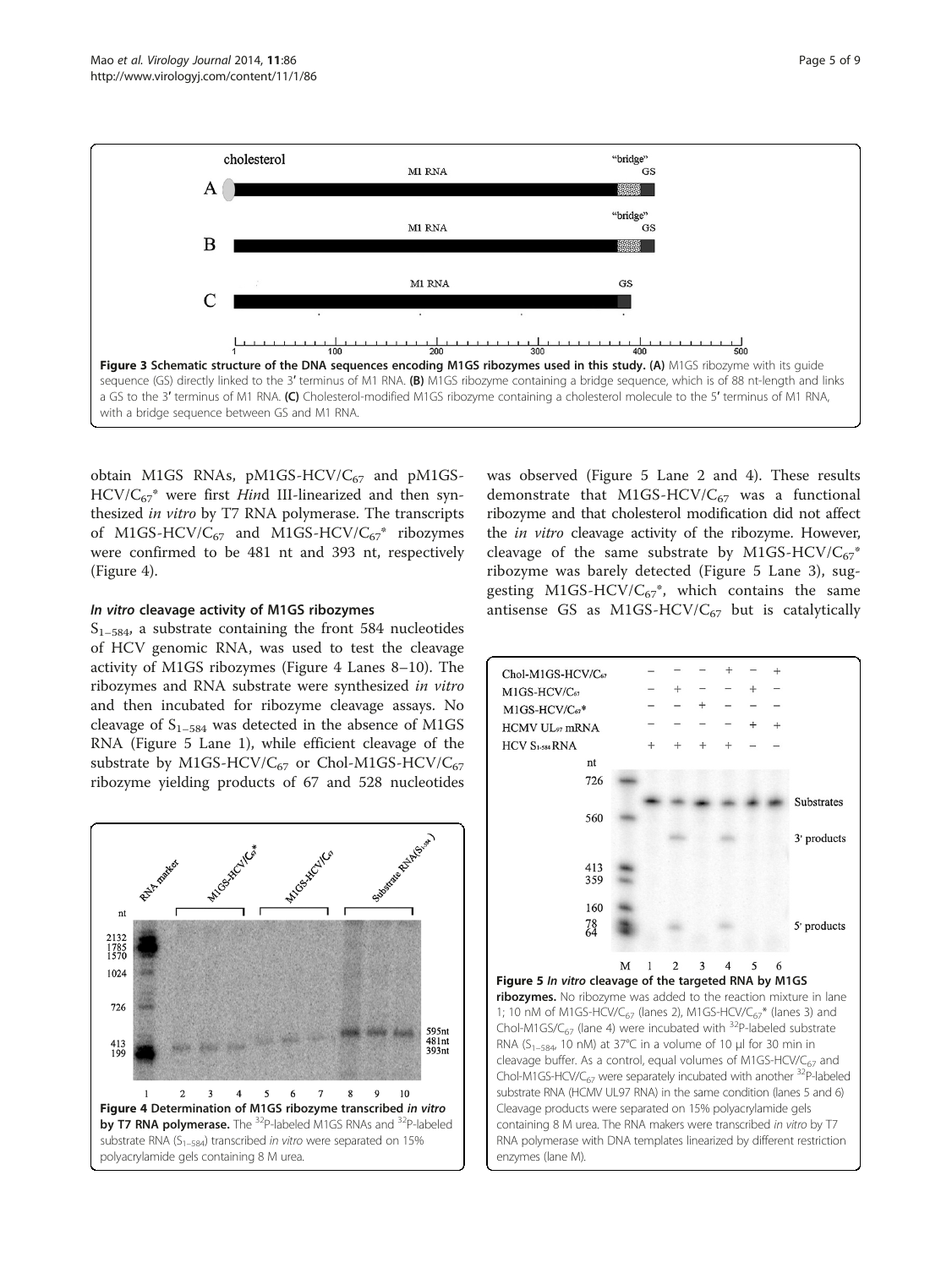<span id="page-5-0"></span>inactive, can be used as a control for antisense effect in cultured cells.

Inhibition of HCV gene expression in M1GS-transfected cells To determine whether M1GS ribozymes inhibit HCV gene expression, Huh7.5.1 cells were first transfected with M1GS RNAs and then infected with JFH1 at a MOI of 5. Total cellular RNAs and proteins were prepared from the infected cells at 48 h post-infection. The levels of HCV RNA were determined by Northern analysis, with the M1GS RNA and  $β$  actin mRNA as internal controls (Figure 6B and C). Obvious reduction of the HCV RNA levels was observed in cells transfected with M1GS-HCV/ $C_{67}$  or cholesterol-conjugated M1GS- $HCV/C_{67}$  (Figure 6A, Lanes 4 and 5), while almost no reduction was found in cells transfected with M1GS- $HCV/C_{67}^*$  (Figure 6A, Lane 3). Furthermore, more than 85% reduction of HCV core protein level in cells transfected with M1GS-HCV/ $C_{67}$  or Chol-M1GS-HCV/ $C_{67}$ was also revealed by Western blotting with GAPDH as an internal control (Figure [7,](#page-6-0) Lane 3 and 4), while no obvious reduction was found in cells transfected with M1GS- $HCV/C_{67}$ <sup>\*</sup> (Figure [7,](#page-6-0) Lane 5).

# Inhibition of viral growth by M1GS ribozyme

To test whether HCV growth is inhibited by ribozyme transfection, cells were infected by JFH1 at an MOI of 1 and harvested at 4, 24, 36, 72 and 96 h post-infection. Viral RNA copies in the culture medium at the indicated times were determined. As shown in Figure [8,](#page-6-0) no significant reduction was found in the cell cultures transfected with M1GS-HCV/ $C_{67}^*$ , but >1000-fold reduction in viral yield was observed in supernatant of cultured cells transfected with M1GS-HCV/ $C_{67}$  or Chol-M1GS-HCV/ $C_{67}$ after 24 h of infection. These results suggest that M1GSmediated targeting of viral RNA effectively inhibits HCV

# **Discussion**

RNase P is an essential ribonucleoprotein complex found in all three domains of life. The RNase P holoenzyme is composed of an RNA subunit and one or more protein subunits. The RNA component is the catalytic moiety of RNase P across all phylogenetic domains, and is responsible for the maturation of 5′ termini of all pretRNAs, which account for about 2% of total cellular RNA [\[25](#page-7-0)]. A unique feature of RNase P is its recognition of substrate structures and thus is able to hydrolyze different natural substrates [\[26\]](#page-7-0). This is of great advantage because recognition of structures rather than sequences may help the fight against variable viruses as single or even double mutations in the target sequence may well be tolerated [\[27](#page-7-0)]. It is well known that HCV is highly variable, and it has been proved that HCV genome cannot be defined by a single sequence but by a population of closely related variant sequences [\[28](#page-7-0)]. In consideration of the "quasispecies" nature of HCV genome [\[29](#page-7-0)], the RNase P-based M1GS ribozyme is a promising antisense technique in HCV therapeutic studies.

HCV 5′ UTR is the most conserved locus within its genome and thus efforts related to HCV RNA therapeutics have been focused on this locus [\[30\]](#page-7-0). Nevertheless, this region has a highly stable RNA structure and is modulated by miRNAs and RNA-binding proteins, which limits the number of accessible sites for ribozyme targeting [\[31\]](#page-7-0). Therefore, it is important to select the target regions from the 5′ UTR of HCV RNA that are accessible to M1GS binding. In this study, we first analyzed the sequence of HCV 5′ UTR and found that three sites, i.e.  $C^{20}$ - $G^{21}$ ,  $C^{67}$ - $G^{68}$  and  $U^{76}$ - $G^{77}$ , met the general features for M1GS cleavage activities [\[32\]](#page-7-0). All the three

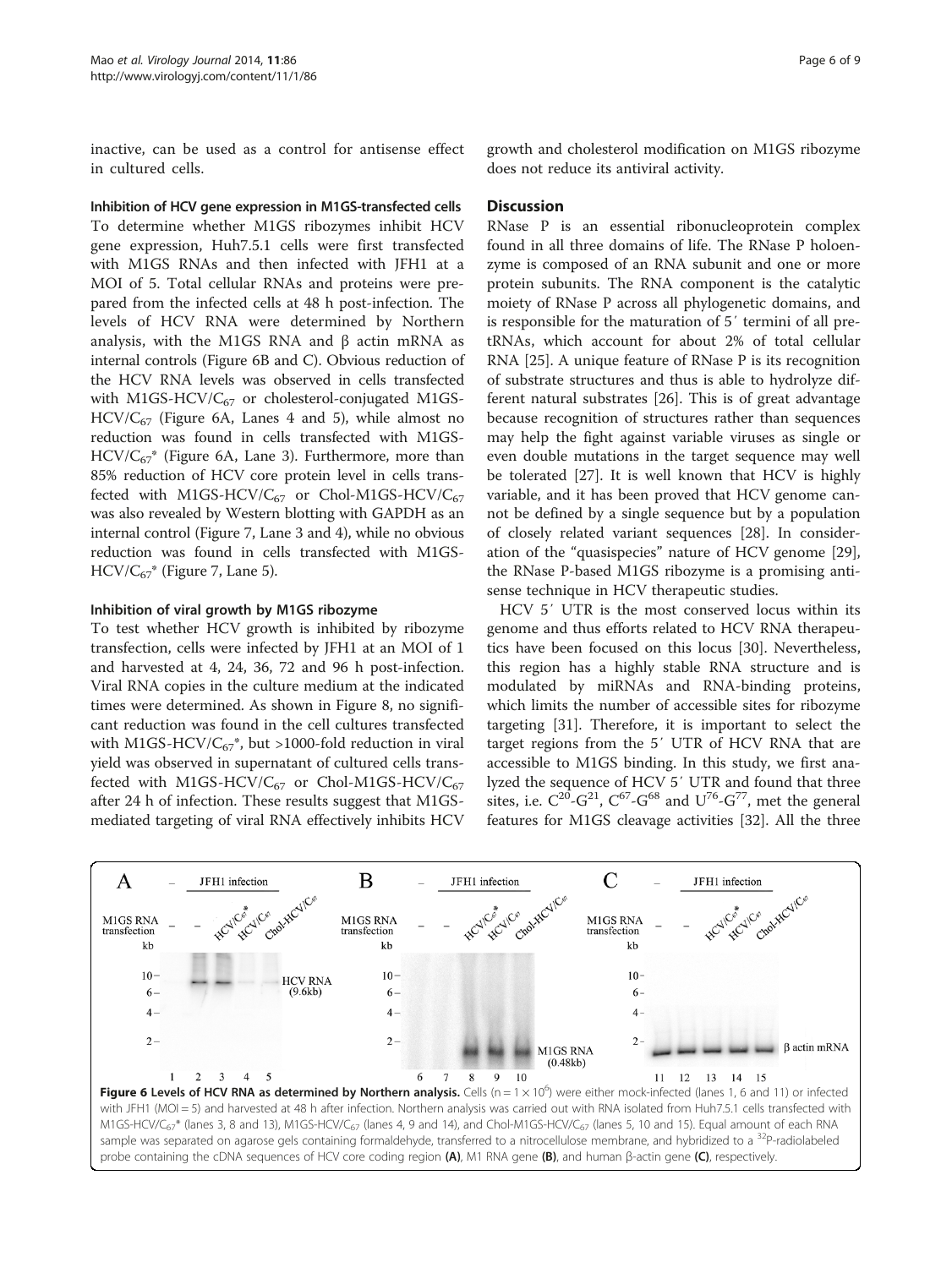<span id="page-6-0"></span>

sites were located in the front one third of HCV 5′ UTR. Further analysis on the secondary structure of this portion with RNA structure software revealed that the 3′ flanking sequence of the site  $C^{67}$ - $G^{68}$  formed a long single-strand region but the flanking sequence of  $C^{20}$ - $G^{21}$  or  $U^{76}$ - $G^{77}$ folded into a stable stem-loop structure (Figure [2](#page-3-0)), while the effect of long range annealing would make relevant regions less accessible for targeting [[33,34](#page-7-0)]. Therefore, the region near  $C^{67}$ -G<sup>68</sup> may be more accessible for ribozyme binding.

Based on the above putative site  $(C^{67}$ - $G^{68}$ ), a custom guide sequence was designed, which was covalently linked to the 3′ termini of M1 RNA through an 88 ntlong bridge sequence, and a new targeting enzyme (i.e. M1GS-HCV/ $C_{67}$ ) for the 5' UTR of HCV RNA was successfully constructed. In consideration of the influence of bridge sequence on the cleavage activities of M1GS as previously reported [[35\]](#page-8-0), a M1GS without a bridge, i.e. M1GS-HCV/ $C_{67}^*$ , was also constructed as a control. As shown in Figures 7 and 8, about 85% reduction of the expression level of HCV core protein and >1000-fold

reduction of viral growth were observed in supernatant of cultured cells transfected with M1GS-HCV/ $C_{67}$  ribozyme. On the other hand, no obvious reduction of the levels of core gene expression and viral growth was observed in cells transfected with M1GS-HCV/ $C_{67}^*$ . Because M1GS-HCV/ $C_{67}^*$  contained an identical guide sequence with M1GS-HCV/ $C_{67}$  and thus had a similar binding affinity to target sequence. Therefore, the overall inhibition of viral gene expression and growth by  $M1GS-HCV/C<sub>67</sub>$  was mainly due to the targeted cleavage by the ribozyme, as opposed to antisense or other nonspecific effects of the guide sequence.

It has been reported that cholesterol-modified siRNAs can be easily bound to human serum albumin, and thus cholesterol modification has the potential to improve in vivo pharmacokinetic properties of RNA therapeutics and broaden their tissue biodistribution [\[36](#page-8-0)]. Therefore, M1GS RNA was modified in this study with cholesterol on the 5′ terminus of M1 RNA within the ribozyme, and the cholesterol-conjugated M1GS ribozyme (i.e. Chol-M1GS-HCV/ $C_{67}$ ) did not lose its cleavage activity

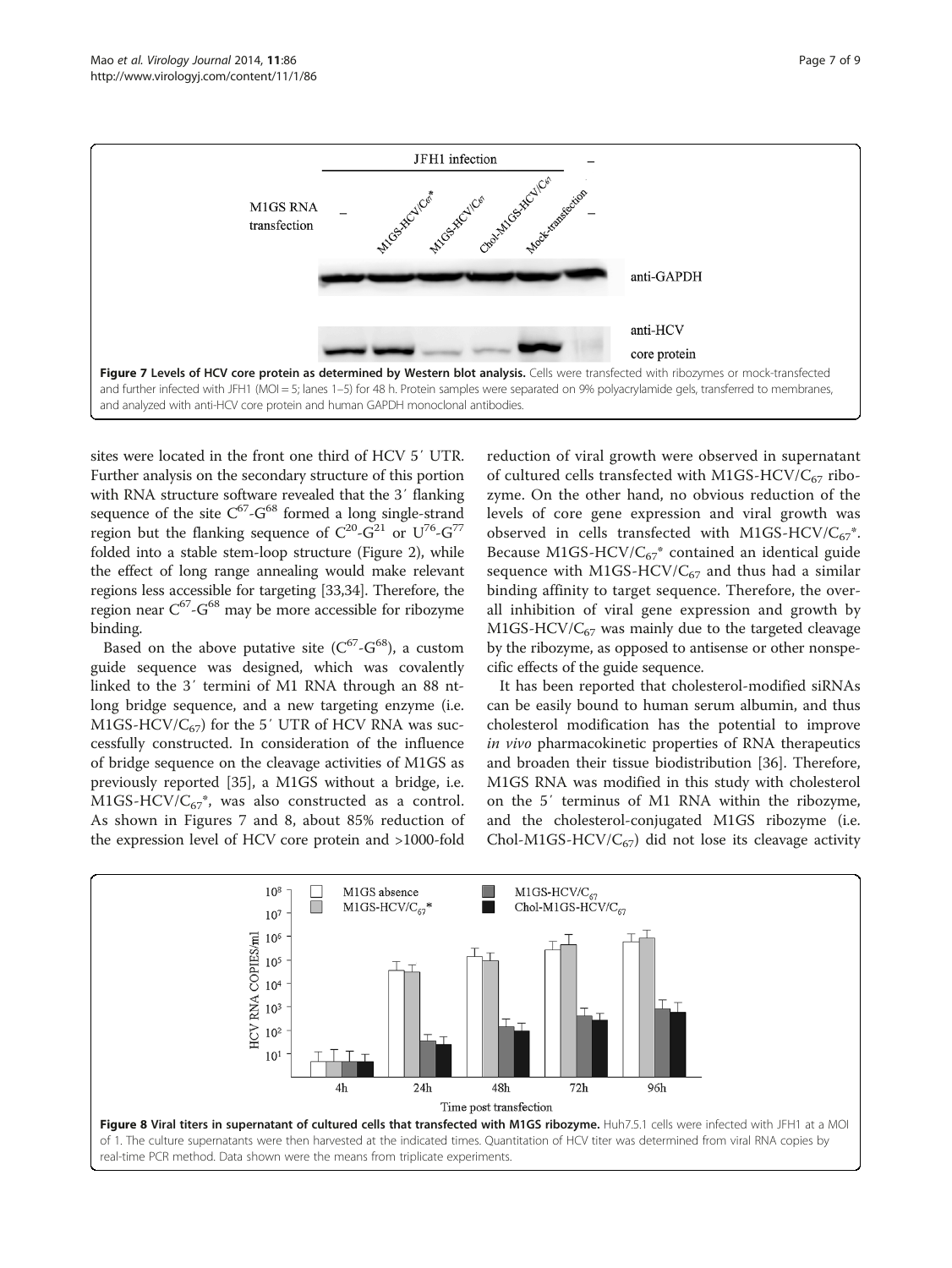<span id="page-7-0"></span>in vitro (Figure [5](#page-4-0) Lane 4). Furthermore, similar to the unconjugated M1GS RNAs, Chol-M1GS-HCV/ $C_{67}$  was able not only to efficiently inhibit HCV gene expression in transiently transfected Huh7.5.1 cells (Figure [6](#page-5-0) Lane 5 and Figure [7](#page-6-0) Lane 4) but also to significantly reduce viral titers in the culture supernatant (Figure [8\)](#page-6-0). Together, our data demonstrate the successful use of an M1GS ribozyme in the inhibition of HCV multiplication and provide an insight into the potential of M1GS-base therapeutics against HCV infection.

#### Abbreviations

HCV: Hepatitis C virus; GS: Guide sequences; UTR: Un-translated region; MOI: Multiplicity of infection.

#### Competing interests

The authors declare that they have no competing interests.

#### Authors' contributions

XLM designed the study, carried out the main experiments, analyzed results and drafted the manuscript. XFL initially conceived of the study. XJM analyzed the data and helped to edit the manuscript. ZWH and CCZ participated in gene cloning and sequence alignment. JGW helped for establishing the HCV culture system. WJZ and GL participated in the design of the study and the critical view of manuscript writing, they were the co-corresponding authors. All authors read and approved the final manuscript.

#### Acknowledgments

This work was supported by the Open Research Fund Program of the State Key Laboratory of Virology of China (Grant No. 2012008), the Natural Science Foundation of Guangdong Province (Grant No. S2012010009471), the Science and Technology Planning Project of Guangdong Province (Grant No. 2010B060900041) and the China Postdoctoral Science Foundation (Grant No. 2013 M540601).

#### Author details

<sup>1</sup>Vaccine Institute, The Third Affiliated Hospital of Sun Yat-sen University, Guangzhou 510630, PR China. <sup>2</sup>Department of Microbiology and Immunology, Guangdong Pharmaceutical University, Guangzhou Higher Education Mega Center, Guangzhou 510006, PR China. <sup>3</sup>Department of Anaesthesia, General Intensive Care and Pain Management, Medical University of Vienna, Vienna A-1090, Austria. <sup>4</sup>State Key Laboratory of Virology, Wuhan University, Wuhan 430072, PR China.

#### Received: 29 January 2014 Accepted: 30 April 2014 Published: 13 May 2014

#### References

- Hengli T, Henry G: Cellular and molecular biology of HCV infection and hepatitis. Clin Sci 2009, 117:49-65.
- 2. Piñeiro D, Martinez-Salas E: RNA structural elements of hepatitis C virus controlling viral RNA translation and the implications for viral pathogenesis. Viruses 2012, 4:2233–2250.
- 3. Ploss A, Dubuisson J: New advances in the molecular biology of hepatitis C virus infection: towards the identification of new treatment targets. Gut 2012, 61:i25–i35.
- 4. Imhof I, Simmonds P: Genotype differences in susceptibility and resistance development of hepatitis C virus to protease inhibitors telaprevir (VX-950) and danoprevir (ITMN-191). Hepatol 2011, 53:1090–1099.
- 5. Ellis JC, Brown JW: The RNase P family. RNA Biol 2009, 6:362–369.
- Guerrier-Takada C, Gardiner K, Marsh T, Pace N, Altman S: The RNA moiety of ribonuclease P is the catalytic subunit of the enzyme. Cell 1983, 35:849–857.
- Liu F, Altman S: Inhibition of viral gene expression by the catalytic RNA subunit of RNase P from Escherichia coli. Genes Dev 1995, 9:471–480.
- 8. Bai Y, Sunkara N, Liu F: Targeting mRNAs by engineered sequencespecific RNase P ribozymes. Methods Mol Biol 2012, 848:357–368.
- Raj SM, Liu F: Engineering of RNase P ribozyme for gene-targeting applications. Gene 2003, 313:59–69.
- 10. Plehn-Dujowich D, Altman S: Effective inhibition of influenza virus production in cultured cells by external guide sequences and ribonuclease P. Proc Natl Acad Sci U S A 1998, 95:7327–7332.
- 11. Trang P, Lee J, Kilani AF, Kim J, Liu F: Effective inhibition of herpes simplex virus 1 gene expression and growth by engineered RNase P ribozyme. Nucleic Acids Res 2001, 29:5071–5078.
- 12. Kim K, Trang P, Umamoto S, Hai R, Liu F: RNase P ribozyme inhibits cytomegalovirus replication by blocking the expression of viral capsid proteins. Nucleic Acids Res 2004, 32:3427–3434.
- 13. Bai Y, Rider PJ, Liu F: Catalytic M1GS RNA as an antiviral agent in animals. Methods Mol Biol 2010, 629:339–353.
- 14. Kim K, Umamoto S, Trang P, Hai R, Liu F: Intracellular expression of engineered RNase P ribozymes effectively blocks gene expression and replication of human cytomegalovirus. RNA 2004, 10:438–447.
- 15. Zeng W, Chen YC, Bai Y, Trang P, Vu GP, Lu S, Wu J, Liu F: Effective inhibition of human immunodeficiency virus 1 replication by engineered RNase P ribozyme. PLoS One 2012, 7:e51855. doi: 10.1371.
- 16. Trang P, Kim K, Liu F: Developing RNase P ribozymes for gene-targeting and antiviral therapy. Cell Microbiol 2004, 6:499–508.
- 17. Nadal A, Martell M, Lytle JR, Lyons AJ, Robertson HD, Cabot B, Esteban JI, Esteban R, Guardia J, Gómez J: Specific cleavage of hepatitis C virus RNA genome by human RNase P. J Biol Chem 2002, 277:30606–30613.
- 18. Lyons AJ, Robertson HD: Detection of tRNA-like structure through RNase P cleavage of viral internal ribosome entry site RNAs near the AUG start triplet. J Biol Chem 2003, 278:26844–26850.
- 19. Piron M, Beguiristain N, Nadal A, Martínez-Salas E, Gómez J: Characterizing the function and structural organization of the 5′ tRNA-like motif within the hepatitis C virus quasispecies. Nucleic Acids Res 2005, 33:1487–1502.
- 20. Sabariegos R, Nadal A, Beguiristain N, Piron M, Gómez J: Catalytic RNase P RNA from Synechocystis sp. cleaves the hepatitis C virus RNA near the AUG start codon. FEBS Lett 2004, 577:517–522.
- 21. Ray PS, Das S: Inhibition of hepatitis C virus IRES-mediated translation by small RNAs analogous to stem-loop structures of the 5′-untranslated region. Nucleic Acids Res 2004, 32:1678–1687.
- 22. Zhang WJ, Li HJ, Li YQ, He HK, Tang DS, Zhang X, Zhou TH: Construction of an effective M1GS ribozyme targeting HCMV UL97 mRNA segment in vitro. Yi Chuan Xue Bao 2005, 32:1205–1212.
- 23. Lukavsky PJ: Structure and function of HCV IRES domains. Virus Res 2009, 139:166–171.
- 24. Frank DN, Pace NR: Ribonuclease P: unity and diversity in a tRNA processing ribozyme. Annu Rev Biochem 1998, 67:153–180.
- 25. Esakova O, Krasilnikov AS: Of proteins and RNA: the RNase P/MRP family. RNA 2010, 16:1725–1747.
- 26. Jarrous N, Gopalan V: Archaeal/eukaryal RNase P: subunits, functions and RNA diversification. Nucleic Acids Res 2010, 38:7885–7894.
- 27. Altman S: RNase P in research and therapy. Biotechnol 1995, 13:327-329.
- 28. Martell M, Esteban JI, Quer J, Genesca J, Weiner A, Esteban R, Guardia J, Gómez J: Hepatitis C virus (HCV) circulates as a population of different but closely related genomes: quasispecies nature of HCV genome distribution. J Virol 1992, 66:3225–3229.
- 29. Domingo E, Gomez J: Quasispecies and its impact on viral hepatitis. Virus Res 2007, 127:131–150.
- 30. Dasgupta A, Das S, Izumi R, Venkatesan A, Barat B: Targeting internal ribosome entry site (IRES)-mediated translation to block hepatitis C and other RNA viruses. FEMS Microbiol Lett 2004, 234:189–199.
- 31. Macejack DG, Jensen KL, Jamison SF: Inhibition of hepatitis C virus RNA-dependent translation and replication of a chimeric HCV poliovirus using synthetic stabilized ribozymes. Hepatol 2000, 31:769–776.
- 32. Liu F, Altman S: Requirements for cleavage by a modified RNase P of a small model substrate. Nucleic Acids Res 1996, 24:2690–2696.
- 33. Lyons AJ, Lytle JR, Gomez J, Robertson HD: Hepatitis C virus internal ribosome entry site RNA contains a tertiary structural element in a functional domain of stem-loop II. Nucleic Acids Res 2001, 29:2535–2541.
- 34. Lima WF, Wu HJ, Nichols JG, Sun H, Murray HM, Crooke ST: Binding and cleavage specificities of human argonaute. J Biol Chem 2009, 284:26017–26028.